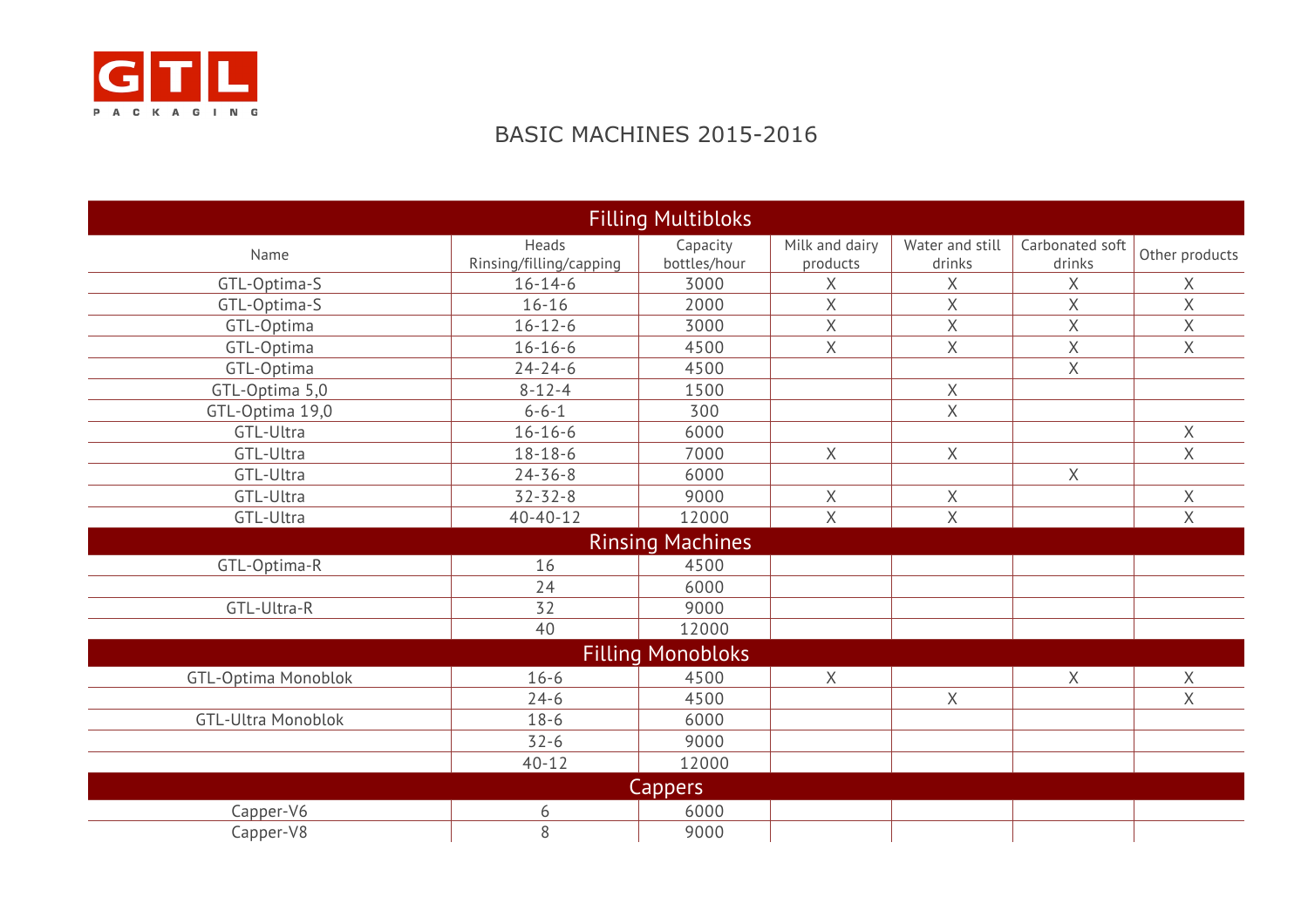| Group Packaging Machines GTL-CONTITERM |                     |             |            |                 |                |
|----------------------------------------|---------------------|-------------|------------|-----------------|----------------|
| Name                                   | Capacity packs/hour | Formation   | Movement   | Cardboard plate | Cardboard tray |
| Compact-S                              | 300                 | 2-rolls     | Step       |                 |                |
| Compact                                | 600-800             | 2-rolls     | Step       |                 |                |
| Speed 6000                             | 1000                | 2-rolls     | Step       |                 |                |
| Speed 9000                             | 1500                | 2-rolls     | Continious |                 |                |
| Speed/W 12 000                         | 2000                | Wrap-around | Continious |                 |                |
| Speed/W 18 000                         | 3000                | Wrap-around | Continious |                 |                |

| Labelling Machines GTL-LABELPAK |                       |               |              |                  |
|---------------------------------|-----------------------|---------------|--------------|------------------|
| Name                            | Capacity bottles/hour | Label type    | Construction | Amount of labels |
| LabelPak HM 3000                | 3000                  | PP hot melt   | Linear       |                  |
| LabelPak HM 6000                | 6000                  | PP hot melt   | Linear       |                  |
| LabelPak HM-R                   | 9000-12000            | PP hot melt   | Rotary       |                  |
|                                 |                       |               |              |                  |
| LabelPak SA 3000                | 3000                  | Self-adhesive | Linear       |                  |
| LabelPak SA-2 -4                | 3000-9000             | Self-adhesive | Linear       | $2 - 3$          |
| LabelPak RS                     | 6000-9000             | Self-adhesive | Rotary       | $1 - 3$          |
|                                 |                       |               |              |                  |
| LabelPak TS 3000                | 3000                  | Thermo-sleeve | Linear       |                  |
| LabelPak TS                     | 6000-9000             | Thermo-sleeve | Linear       |                  |

| <b>Blowing machines GTL-CONTI</b> |                       |          |              |                   |
|-----------------------------------|-----------------------|----------|--------------|-------------------|
| Name                              | Capacity bottles/hour | Cavities | Construction | Air pressure, bar |
| Conti 3000                        | 3000                  |          | Linear       | 15,40             |
| Conti 4500                        | 4500                  |          | Linear       | 15,40             |